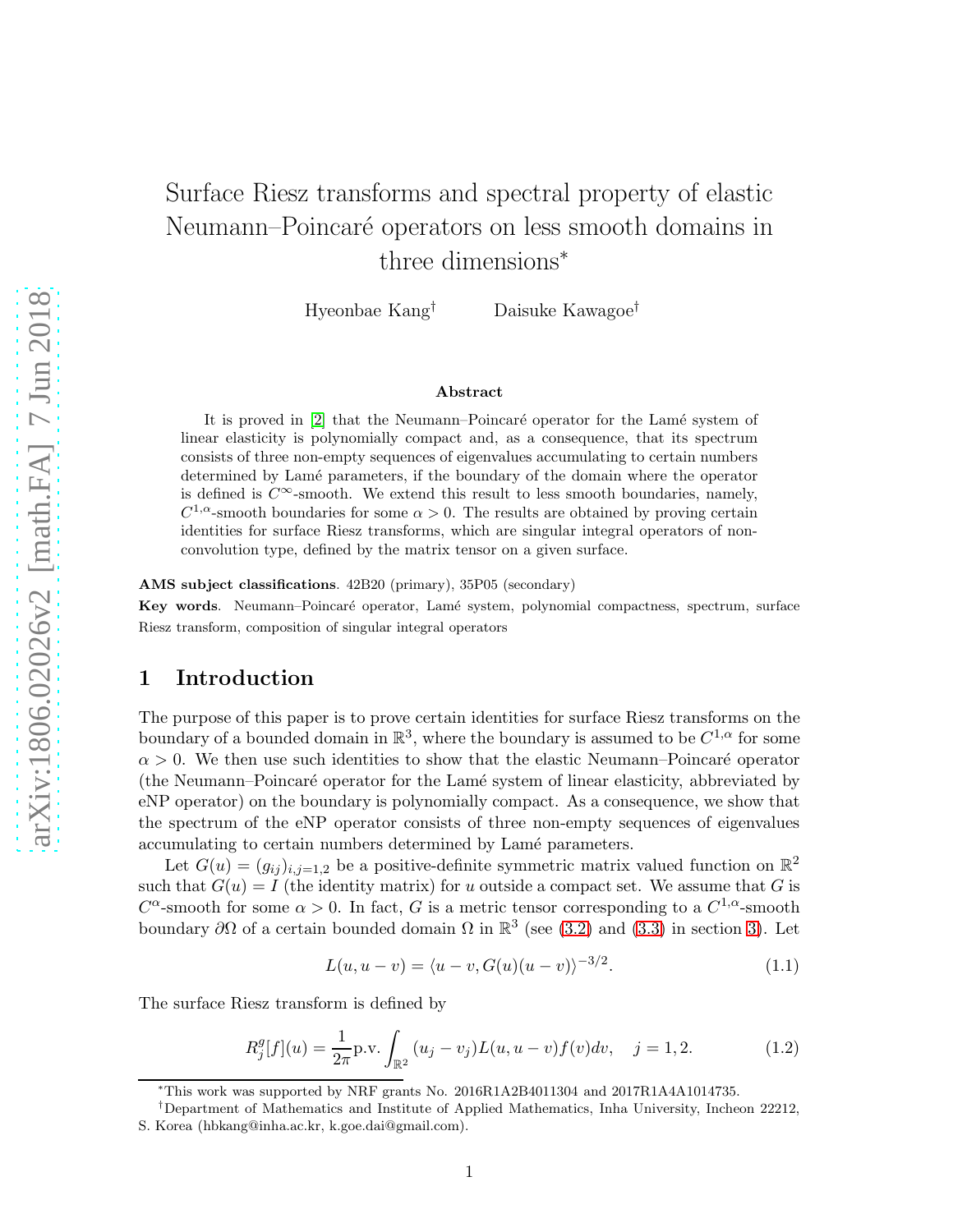Here, p.v. stands for the Cauchy principal value and  $u_j$  is the j-th component of the point u. The operator  $R_i^g$  $_j^g$  is a singular integral operator of non-convolution type and bounded on  $L^2(\mathbb{R}^2)$  (or  $H^{-1/2}(\mathbb{R}^2)$ ) (see, for example, [\[15\]](#page-13-1)). The Sobolev space  $H^{-1/2}(\mathbb{R}^2)$  is of particular interest in this paper because of its relation to the spectral theory of the eNP operator.

In this paper we prove the following theorem, for presentation of which we fix notation:  $A \equiv B$  for two operators A and B bounded on  $H<sup>s</sup>(\mathbb{R}<sup>2</sup>)$  ( $s = 0$  or  $-1/2$ ) means that  $A - B$ is compact on  $H^s(U)$  for any bounded open set U.

<span id="page-1-2"></span>**Theorem 1.1.** Let  $R_i^g$  $j^g_j$ ,  $j=1,2,$  be surface Riesz transforms defined by the metric tensor G. Suppose that G is  $C^{\alpha}$ -smooth for some  $\alpha > 0$ . Then, following identities hold:

<span id="page-1-0"></span>
$$
R_1^g R_2^g - R_2^g R_1^g \equiv 0 \tag{1.3}
$$

*and*

<span id="page-1-1"></span>
$$
\det(G)(g_{11}(R_1^g)^2 + 2g_{12}R_1^g R_2^g + g_{22}(R_2^g)^2) \equiv -I. \tag{1.4}
$$

It is worth mentioning that, if the surface is flat or  $G$  is the identity matrix, then surface Riesz transforms are usual Riesz transforms, i.e.,

$$
R_j^g[f](u) = R_j[f](u) = \frac{1}{2\pi} \text{p.v.} \int_{\mathbb{R}^2} \frac{u_j - v_j}{|u - v|^3} f(v) \, dv, \quad j = 1, 2,
$$

which are singular integral operators of convolution type, and identities  $(1.3)$  and  $(1.4)$ are reduced to the following ones

$$
R_1R_2 - R_2R_1 = 0
$$
 and  $R_1^2 + R_2^2 = -I,$  (1.5)

which are also proved by taking the Fourier transform. See, for example, [\[16\]](#page-13-2).

The surface Riesz transform is closely related to the eNP operator in three dimensions like the Hilbert transform is related to it in two dimensions. In fact, we show the following theorems using Theorem [1.1.](#page-1-2)

<span id="page-1-3"></span>**Theorem 1.2** (Polynomial compactness). Let  $\Omega$  be a bounded domain in  $\mathbb{R}^3$  with the C <sup>1</sup>,α*-smooth boundary for some* α > 0*. Let* K *be the eNP operator on* ∂Ω *corresponding to the pair of Lamé parameters*  $(\lambda, \mu)$ *. Let*  $p_3(t) = t(t^2 - k_0^2)$  where  $k_0$  *is given by* 

<span id="page-1-5"></span>
$$
k_0 = \frac{\mu}{2(2\mu + \lambda)}.\tag{1.6}
$$

*Then*  $p_3(\mathbf{K})$  *is compact.* Moreover,  $\mathbf{K}(\mathbf{K}-k_0\mathbf{I})$ ,  $\mathbf{K}(\mathbf{K}+k_0\mathbf{I})$  and  $\mathbf{K}^2-k_0^2\mathbf{I}$  are not *compact.* 

<span id="page-1-4"></span>Theorem 1.3 (Spectral structure). *Let* Ω *and* K *be as in Theorem [1.2.](#page-1-3) The spectrum of* K *consists of three non-empty sequences of eigenvalues which converge to* 0*,*  $k_0$  and  $-k_0$ *, respectively.*

Theorem [1.3](#page-1-4) is a consequence of Theorem [1.2](#page-1-3) and the spectral mapping theorem which asserts that  $p_3(\sigma(\mathbf{K})) = \sigma(p_3(\mathbf{K}))$ , where  $\sigma(\mathbf{K})$  denotes the spectrum of **K** (see [\[14\]](#page-13-3)). Theorem [1.2](#page-1-3) is proved in [\[2\]](#page-13-0) under the assumption that  $\partial\Omega$  is  $C^{\infty}$ -smooth. We describe below why this assumption was needed and how it is overcome in this paper, but we first make some motivational remarks.

We will be brief here and refer to [\[2\]](#page-13-0) for more informative discussion on recent development on spectral theory of the Neumann–Poincaré operator (abbreviated by NP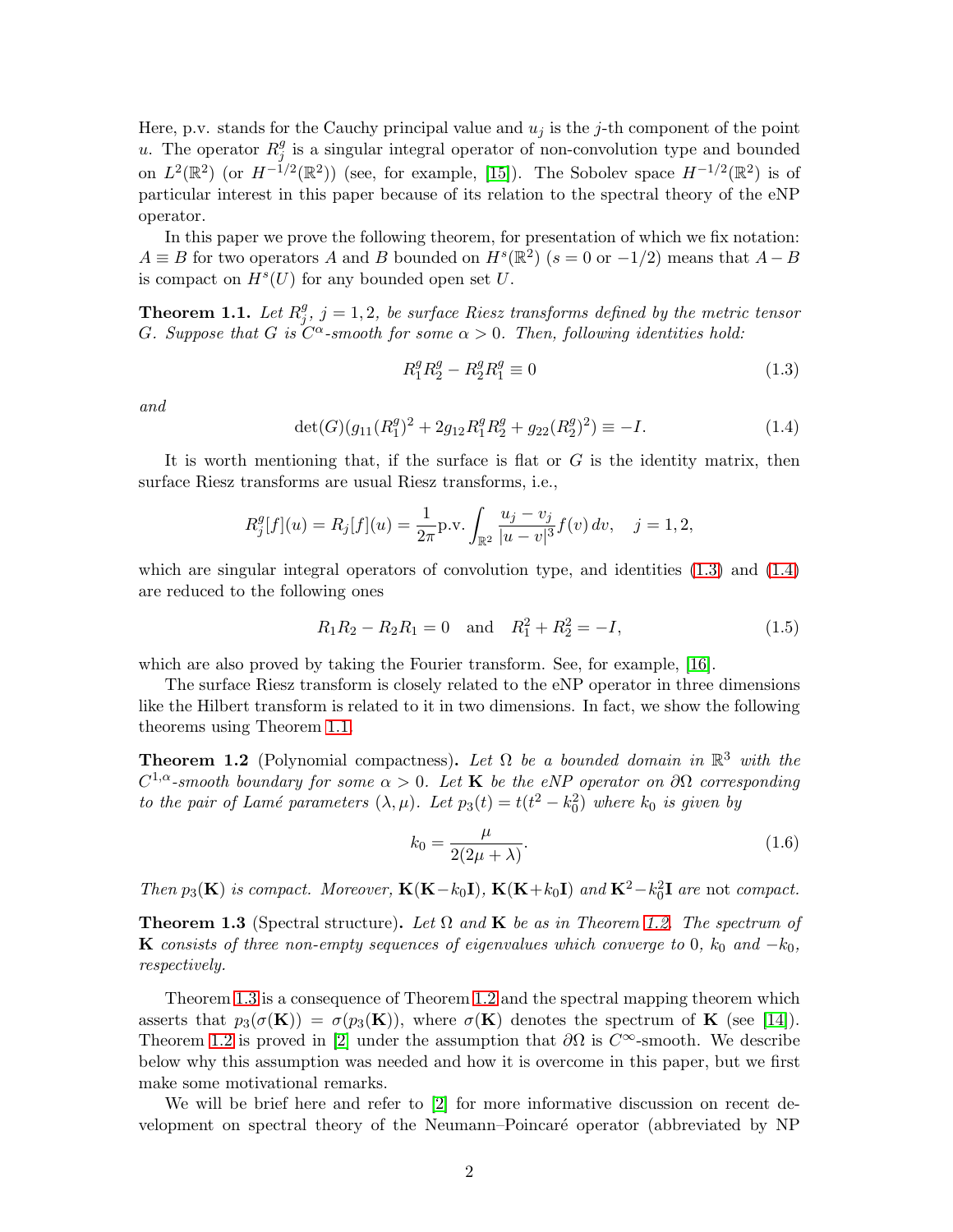operator). The NP operator, sometimes called the double layer potential, is a boundary integral operator which naturally appears when solving classical boundary value problems for the Laplace operator using layer potentials. Its study goes back to C. Neumann [\[10\]](#page-13-4) and Poincaré [\[13\]](#page-13-5) as the name of the operator suggests. The NP operator, which is not a self-adjoint operator on  $L^2$  in general, can be realized as a self-adjoint operator by introducing a new inner product on the Sobolev space  $H^{-1/2}$  [\[8\]](#page-13-6). If the boundary of the domain where the NP operator is defined is  $C^{1,\alpha}$ -smooth for some  $\alpha > 0$ , then the NP operator is compact. So, its spectrum consists of eigenvalues converging to 0.

However, its counterpart for the Lam´e system, the eNP operator, is *not* compact even if the boundary is smooth [\[5\]](#page-13-7). Therefore, it was not clear how spectrum of eNP operator looked like. But, it is proved in [\[1\]](#page-13-8) that the eNP operator in two dimensions is polynomially compact if the domain is  $C^{1,\alpha}$ -smooth. More precisely, if we denote the eNP operator by **K**, then  $\mathbf{K}^2 - k_0^2 I$  is compact where  $k_0$  the the number given by [\(1.6\)](#page-1-5), and  $\sigma(\mathbf{K})$  consists of two non-empty sequences of eigenvalues converging to  $k_0$  and  $-k_0$ , respectively. The proof of this two-dimensional result cannot be extended to three dimensions since it uses the Hilbert transform, which relates the boundary values of harmonic functions with those of their conjugate harmonic functions.

In [\[2\]](#page-13-0) the three-dimensional eNP operator is expressed in terms of surface Riesz transforms  $R_i^g$  $j_j^g$ , and identities [\(1.3\)](#page-1-0) and [\(1.4\)](#page-1-1) are proved when  $\partial\Omega$  is  $C^{\infty}$ -smooth. In fact, the operator  $R_i^g$  $_j^g$  is realized as a classical  $\psi$ do (pseudo-differential operator) and its symbol is computed (see  $(2.5)$ ). Then, calculus of  $\psi$ do's immediately yields those two identities. For example,  $R_1^g R_2^g - R_2^g R_1^g$  is a commutator of  $\psi$ do's and regularizing of order 1. Theorem [1.2](#page-1-3) is proved using [\(1.3\)](#page-1-0) and [\(1.4\)](#page-1-1) when  $\partial\Omega$  is  $C^{\infty}$ .

If  $\partial\Omega$  is  $C^{1,\alpha}$ , then the metric tensor G is merely  $C^{\alpha}$ , and so calculus of  $\psi$ do's may not be applied. In this paper we prove Theorem [1.1](#page-1-2) by directly dealing with compositions of singular integral operators of non-convolution type. We then prove Theorems [1.2](#page-1-3) and [1.3](#page-1-4) following the same argument as in [\[2\]](#page-13-0)

The NP operators on  $C^{1,\alpha}$  boundaries and Lipschitz boundaries exhibit drastically different spectrum. It is proved recently that if  $\partial\Omega$  has corners, then the NP operator has continuous spectrum of the connected interval symmetric with respect to 0 whose endpoints are determined by the angle of the corner [\[12\]](#page-13-9) (see also [\[3,](#page-13-10) [6,](#page-13-11) [7,](#page-13-12) [11\]](#page-13-13)). In this regard Theorem [1.3](#page-1-4) and the corresponding result in two dimensions are quite interesting. If the domain has a corner, then it is expected that the eNP operator may have a continuous spectrum. However the continuous spectrum in two dimensions may not be a connected interval, since there are two accumulation points.

This paper is organized as follows. In section [2,](#page-2-0) we introduce an approximation of compositions of surface Riesz transforms, and we prove Theorem [1.1](#page-1-2) by using the approximation. In section [3](#page-9-0) we review the relations between eNP operators and surface Riesz transforms, which was obtained in [\[2\]](#page-13-0), and describe how Theorem [1.2](#page-1-3) follows from Theorem [1.1.](#page-1-2)

#### <span id="page-2-0"></span>2 Surface Riesz transforms and proof of Theorem [1.1](#page-1-2)

In what follows, we use the notation:

<span id="page-2-1"></span>
$$
r_j(u, v) := v_j L(u, v), \quad j = 1, 2,
$$
\n(2.1)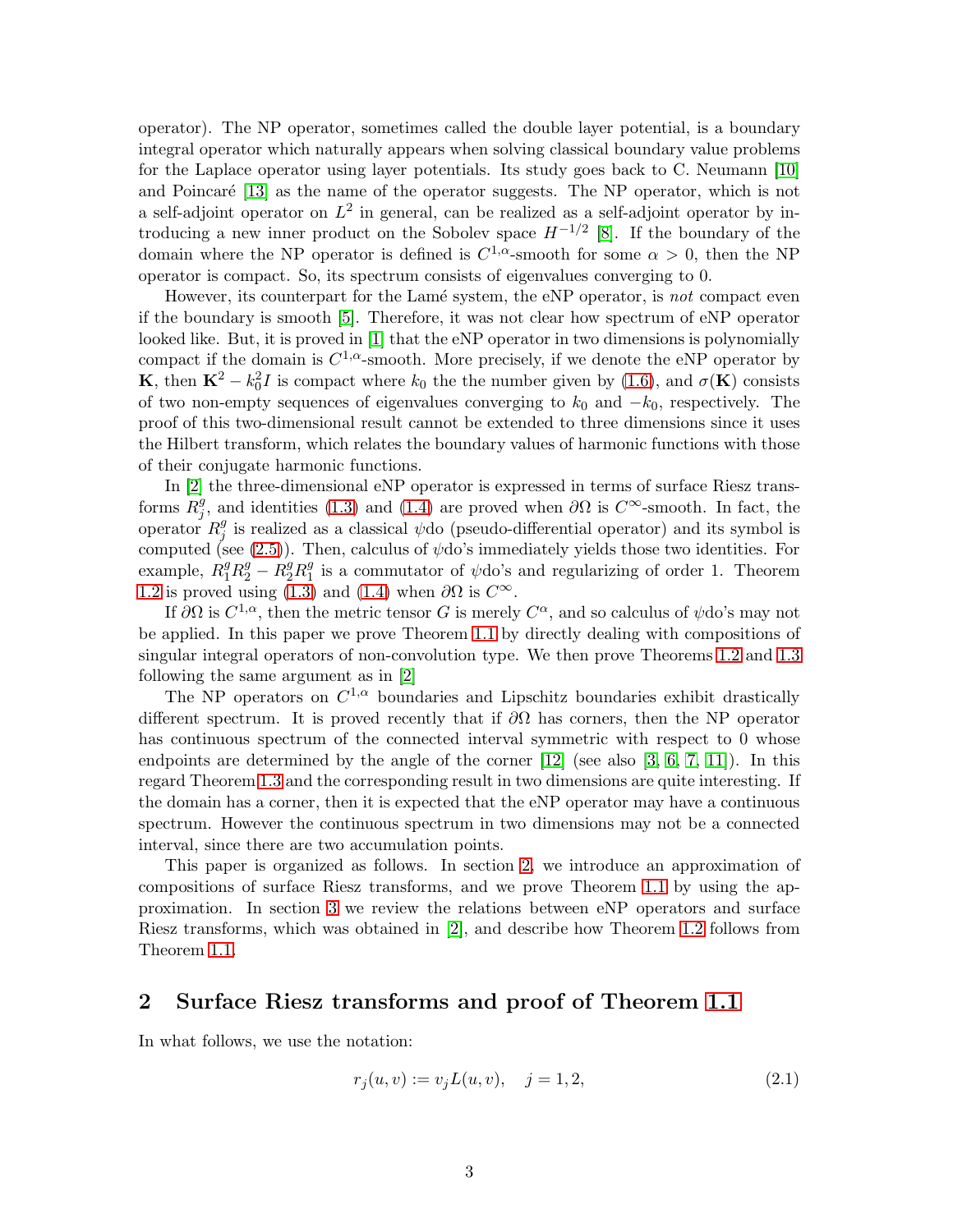where  $L(u, v)$  is defined by [\(1.1\)](#page-0-0). Observe that

$$
R_i^g R_j^g [f](u) = \lim_{\delta_1, \delta_2 \downarrow 0} \frac{1}{4\pi^2} \int_{|u-v| > \delta_1} r_i(u, u-v) \int_{|v-w| > \delta_2} r_j(v, v-w) f(w) \, dw \, dv
$$

for a.e. u, where the limit exists either in the point-wise sense or  $L^2$ -sense. Define the operator  $R_{ij}$  by

$$
R_{ij}[f](u) = \lim_{\delta_1, \delta_2 \downarrow 0} \frac{1}{4\pi^2} \int_{|u-v| > \delta_1} r_i(u, u-v) \int_{|v-w| > \delta_2} r_j(u, v-w) f(w) \, dw \, dv
$$

for a.e. *u*. We emphasize that the difference between  $R_i^g R_j^g$  $j[f](u)$  and  $R_{ij}[f](u)$  lies in the  $r_j$  appeared in the formulas: the first one is  $r_j(v, v-w)$  while the second one is  $r_j(u, v-w)$ .

The following proposition is the key ingredient in proving Theorem [1.1.](#page-1-2)

<span id="page-3-1"></span>**Proposition 2.1.** *If the metric tensor*  $G(u)$  *is*  $C^{\alpha}$  *for some*  $\alpha > 0$ *, then* 

<span id="page-3-2"></span>
$$
R_i^g R_j^g \equiv R_{ij}.\tag{2.2}
$$

*for*  $i, j = 1, 2$ *.* 

Let us prove Theorem [1.1](#page-1-2) first, and then give the proof of Proposition [2.1](#page-3-1) after that. Proof of Theorem [1.1](#page-1-2). Thanks to [\(2.2\)](#page-3-2), it suffices to prove

<span id="page-3-3"></span>
$$
R_{12} - R_{21} = 0 \tag{2.3}
$$

and

$$
\det(G)(g_{11}R_{11} + 2g_{12}R_{12} + g_{22}R_{22}) = -I.
$$
\n(2.4)

Note that

$$
R_{ij}[f](u) = \text{p.v.} \frac{1}{4\pi^2} \int_{\mathbb{R}^2} r_i(u, u - v) \text{ p.v.} \int_{\mathbb{R}^2} r_j(u, v - w) f(w) \, dw \, dv
$$

$$
= \frac{1}{2\pi} \int_{\mathbb{R}^2} \mathcal{F}[r_i(u, \cdot)](\xi) \mathcal{F}[r_j(u, \cdot)](\xi) \mathcal{F}[f](\xi) e^{\sqrt{-1}u \cdot \xi} d\xi
$$

for  $i, j = 1, 2$ , where  $\mathcal F$  denotes the Fourier transform:

$$
\mathcal{F}[f](\xi) := \frac{1}{2\pi} \int_{\mathbb{R}^2} f(x) e^{-\sqrt{-1}x \cdot \xi} dx.
$$

Thus, [\(2.3\)](#page-3-3) follows immediately.

It is proved in [\[2\]](#page-13-0) that

<span id="page-3-0"></span>
$$
\mathcal{F}[r_i(u, \cdot)](\xi) = \frac{-\sqrt{-1}}{\det(G(u))^{1/2}} \frac{\sum_j g^{ij}(u)\xi_j}{\sqrt{\sum_{i,j} g^{ij}(u)\xi_i\xi_j}}, \quad i = 1, 2,
$$
\n(2.5)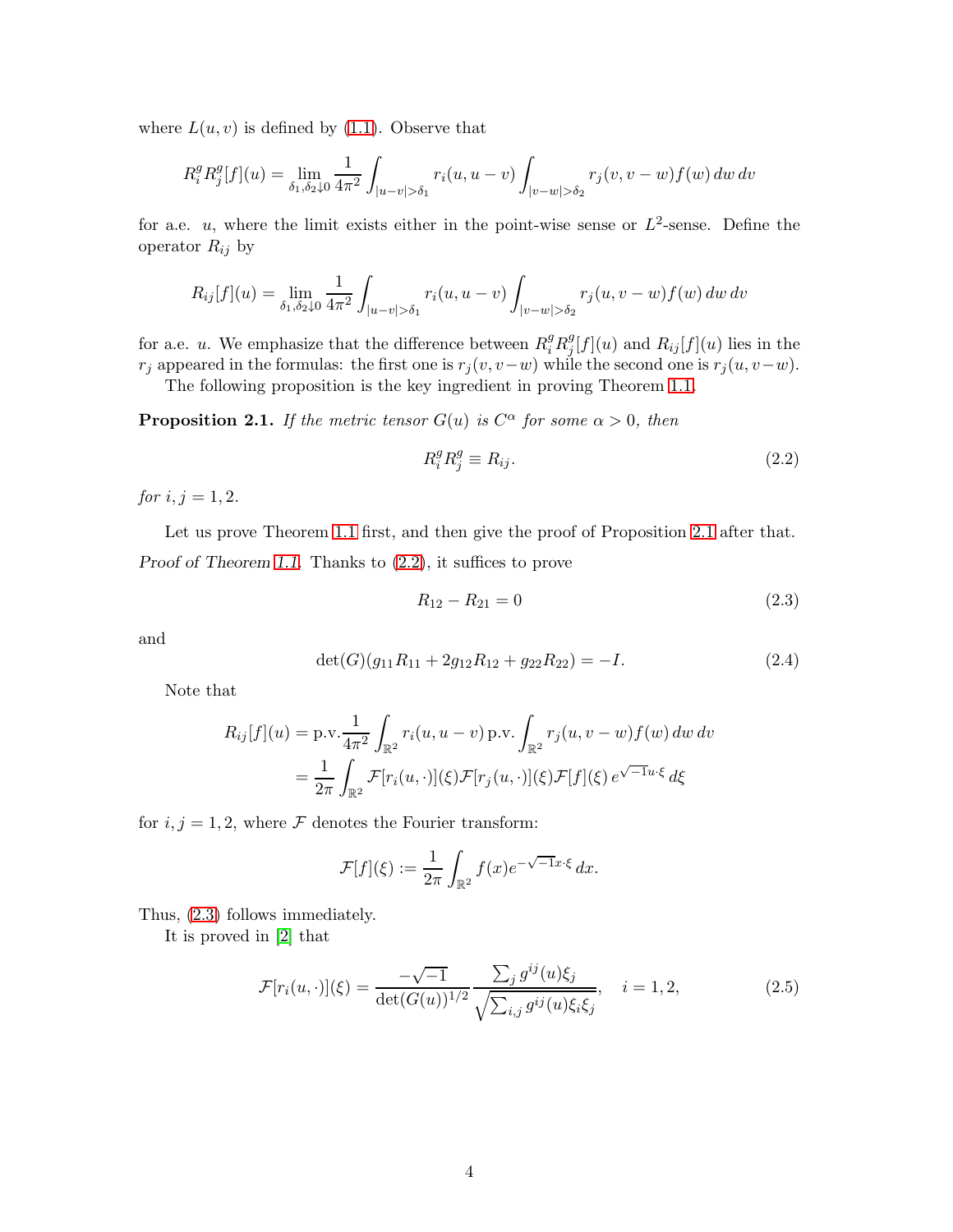where  $(g^{ij})_{i,j=1,2}$  is the inverse metric tensor of G. Thus, we have

$$
det(G)(g_{11}R_{11} + 2g_{12}R_{12} + g_{22}R_{22})[f](u)
$$
  
= 
$$
-det(G(u)) \int_{\mathbb{R}^2} \frac{1}{\sum_{i,j} g^{ij}(u)\xi_i\xi_j} \left[ \frac{g_{11}(u)}{\det G(u)} (g^{11}(u)\xi_1 + g^{12}(u)\xi_2)^2 + \frac{2g_{12}(u)}{\det G(u)} (g^{11}(u)\xi_1 + g^{12}(u)\xi_2) (g^{21}(u)\xi_1 + g^{22}(u)\xi_2) + \frac{g_{22}(u)}{\det G(u)} (g^{21}(u)\xi_1 + g^{22}(u)\xi_2)^2 \right] \mathcal{F}[f](\xi) e^{\sqrt{-1}u \cdot \xi} d\xi
$$
  
= 
$$
- \int_{\mathbb{R}^2} \frac{1}{\sum_{i,j} g^{ij}(u)\xi_i\xi_j} \left[ (g_{11}(g^{11})^2 + 2g_{12}g^{11}g^{21} + g_{22}(g^{21})^2) (u)\xi_1^2 + 2(g_{11}g^{11}g^{12} + g^{12}(g^{11}g^{22} + g^{12}g^{21}) + g_{22}g^{21}g^{22}) (u)\xi_1\xi_2 + (g_{11}(g^{12})^2 + 2g_{12}g^{12}g^{22} + g_{22}(g^{22})^2) (u)\xi_2^2 \right] \mathcal{F}[f](\xi) e^{\sqrt{-1}u \cdot \xi} d\xi.
$$

Observing that  $g^{11} = g_{22}/\det(G)$ ,  $g^{12} = g^{21} = -g_{12}/\det(G)$  and  $g^{22} = g_{11}/\det(G)$ , we have

$$
g_{11}(g^{11})^2 + 2g_{12}g^{11}g^{21} + g_{22}(g^{21})^2
$$
  
= det(G)(g^{22}(g^{11})^2 - 2(g^{12})^2g^{11} + g^{11}(g^{21})^2)  
= det(G)g^{11}(g^{22}g^{11} - (g^{12})^2)  
= g^{11}.

Similarly one can show that

$$
g_{11}g^{11}g^{12} + g^{12}(g^{11}g^{22} + g^{12}g^{21}) + g_{22}g^{21}g^{22} = g^{12},
$$

and

$$
g_{11}(g^{12})^2 + 2g_{12}g^{12}g^{22} + g_{22}(g^{22})^2 = g^{22}.
$$

Thus, we have

$$
\begin{split} &\det(G)(g_{11}R_{11} + 2g_{12}R_{12} + g_{22}R_{22})[f](u) \\ &= -\frac{1}{2\pi} \int_{\mathbb{R}^2} \frac{g^{11}(u)\xi_1^2 + 2g^{12}(u)\xi_1\xi_2 + g^{22}(u)\xi_2^2}{\sum_{i,j} g^{ij}(u)\xi_i\xi_j} \mathcal{F}[f](\xi)e^{\sqrt{-1}u\cdot\xi} d\xi \\ &= -\frac{1}{2\pi} \int_{\mathbb{R}^2} \mathcal{F}[f](\xi)e^{\sqrt{-1}u\cdot\xi} d\xi \\ &= -f(u) \end{split}
$$

by the Fourier inversion formula, which completes the proof.

 $\Box$ 

Proof of Proposition [2.1](#page-3-1). In this proof we use  $R_k$  for the surface Riesz transform, dropping the superscript  $g$  from the notation  $(1.2)$ , for ease of notation.

Note that

$$
R_i R_j[f](u) - R_{ij}[f](u)
$$
  
=  $\lim_{\delta_1, \delta_2 \downarrow 0} \frac{1}{4\pi^2} \int_{|u-v| > \delta_1} \int_{|v-w| > \delta_2} r_i(u, u-v) [r_j(v, v-w) - r_j(u, v-w)] f(w) dw dv.$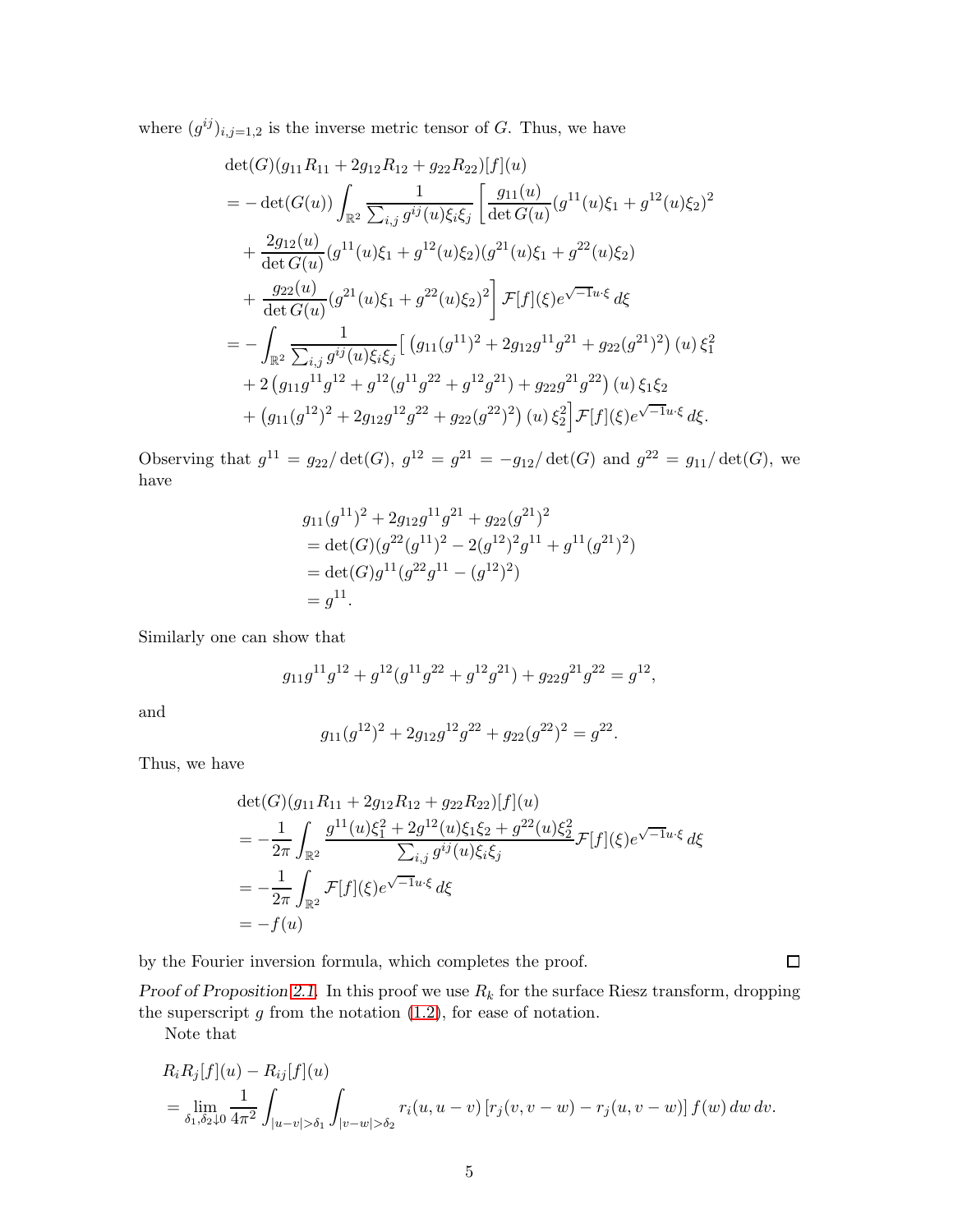By changing the order of integrations, we see that

<span id="page-5-1"></span>
$$
R_i R_j[f](u) - R_{ij}[f](u) = \lim_{\delta_1, \delta_2 \downarrow 0} \frac{1}{4\pi^2} \int_{\mathbb{R}^2} k_{\delta_1, \delta_2}(u, w) f(w) \, dw,\tag{2.6}
$$

where

<span id="page-5-4"></span>
$$
k_{\delta_1, \delta_2}(u, w) := \int_{\{|u-v| > \delta_1\} \cap \{|v-w| > \delta_2\}} r_i(u, u-v) \left[r_j(v, v-w) - r_j(u, v-w)\right] dv. \tag{2.7}
$$

We will show that  $k(u, w) := \lim_{\delta_1, \delta_2 \downarrow 0} k_{\delta_1, \delta_2}(u, w)$  exists and it is weakly singular, or more precisely, if U is a bounded set in  $\mathbb{R}^2$ , then

<span id="page-5-0"></span>
$$
|k(u, w)| \le \frac{C}{|u - w|^{2 - \beta}}, \quad u, w \in U
$$
\n(2.8)

for some constant C, where  $\beta = 3\alpha/4$ . Then, [\(2.2\)](#page-3-2) follows from [\(2.8\)](#page-5-0) since a weakly singular integral operator is compact on  $H<sup>s</sup>(U)$ . It is worth mentioning that the order of integrations and limits can be switched in  $(2.6)$  since the integral in  $(2.6)$  is absolutely convergent as is shown in the course of proving [\(2.8\)](#page-5-0).

Note that

$$
|L(v, v - w) - L(u, v - w)|
$$
  
=  $|\langle v - w, G(v)(v - w)\rangle^{3/2} - \langle v - w, G(u)(v - w)\rangle^{3/2}|L(v, v - w)L(u, v - w)$   
 $\leq |\langle v - w, G(v)(v - w)\rangle^{3/4} - \langle v - w, G(u)(v - w)\rangle^{3/4}|$   
 $\times L(v, v - w)^{1/2}L(u, v - w)^{1/2} (L(v, v - w)^{1/2} + L(u, v - w)^{1/2}).$  (2.9)

Here, we invoke an inequality: for all  $0 < p < 1$ ,

<span id="page-5-2"></span>
$$
||x|^p - |y|^p| \le |x - y|^p, \quad x, y \in \mathbb{R}.
$$

So, we have

$$
\left| \langle v - w, G(v)(v - w) \rangle^{3/4} - \langle v - w, G(u)(v - w) \rangle^{3/4} \right|
$$
  
\n
$$
\leq |\langle v - w, (G(v) - G(u))(v - w) \rangle|^{3/4}
$$
  
\n
$$
\leq \left( \sum_{i,j=1}^{2} |v_i - w_i| |g_{ij}(v) - g_{ij}(u)| |v_j - w_j| \right)^{3/4}
$$
  
\n
$$
\leq C |u - v|^{\beta} |v - w|^{3/2},
$$
\n(2.10)

where the last inequality holds since  $G(u)$  is  $C^{\alpha}$ . Note that there exist two positive constants  $C_1$  and  $C_2$  such that

<span id="page-5-3"></span>
$$
C_1|v - w|^{-3} \le L(v, v - w) \le C_2|v - w|^{-3}
$$

for all  $v, w \in \mathbb{R}^2$ , and similar estimates are valid for  $L(u, v - w)$  as well for all  $u \in \mathbb{R}^2$ . It then follows from  $(2.9)$  and  $(2.10)$  that

$$
|L(v, v - w) - L(u, v - w)| \le C \frac{|u - v|^{\beta}}{|v - w|^3}.
$$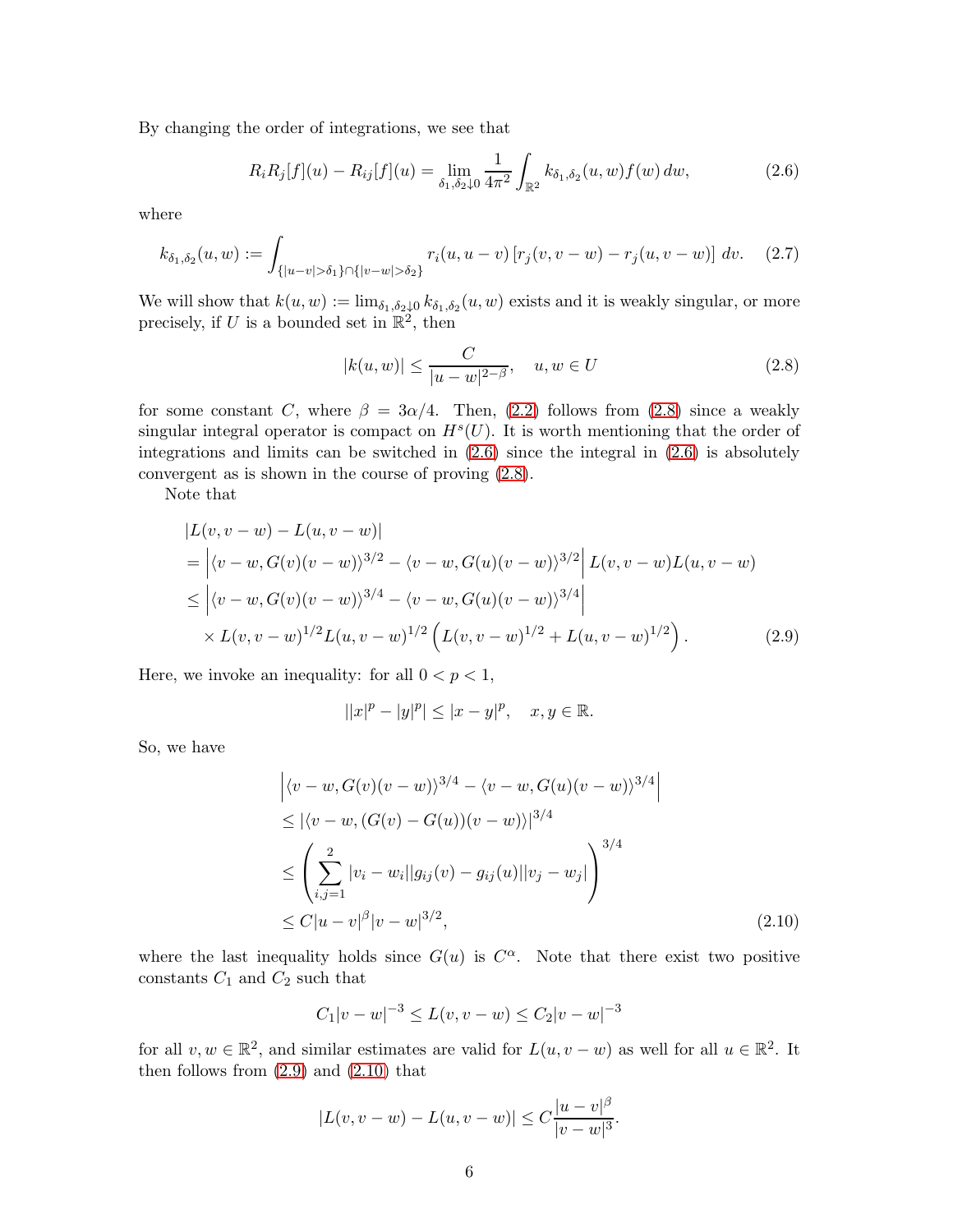Since  $r_j(u, v) = v_j L(u, v)$ , we also have

<span id="page-6-1"></span>
$$
|r_j(v, v - w) - r_j(u, v - w)| \le C \frac{|u - v|^{\beta}}{|v - w|^2}.
$$
\n(2.11)

We assume  $|u - w| > \delta$  for some  $\delta > 0$  and take  $\delta_1$  and  $\delta_2$  such that  $2 \max{\delta_1, \delta_2} < \delta$ . We then decompose the domain of the integral in  $(2.7)$  into two disjoint subsets:

<span id="page-6-0"></span>
$$
\{|u - v| > \delta_1\} \cap \{|v - w| > \delta_2\} = A \cup B,\tag{2.12}
$$

where

$$
A := \{|u - v| > \delta_1\} \cap \{|u - v| \le |v - w|\},
$$
  

$$
B := \{|v - w| > \delta_2\} \cap \{|v - w| < |u - v|\}.
$$

Indeed, if there existed  $v \in A \cap \{ |v - w| \leq \delta_2 \}$ , then we would have

$$
|u - w| \le |u - v| + |v - w| \le 2|v - w| \le 2\delta_2 < \delta,
$$

which contradicts the assumption that  $|u - w| > \delta$ . Thus, we have  $A = \{ |u - v| > \delta \}$  $\delta_1$   $\cap$   $\{|v - w| > \delta_2\} \cap \{|u - v| \le |v - w|\}.$  In the same way, we see that  $B = \{|u - v| >$  $δ_1$ } ∩ {|v − w| >  $δ_2$ } ∩ {|v − w| < |u − v|}. Thus [\(2.12\)](#page-6-0) holds.

We write

$$
k_{\delta_1, \delta_2}(u, w) = I_A + I_B := \int_A + \int_B r_i(u, u - v) [r_j(v, v - w) - r_j(u, v - w)] dv.
$$

We first estimate  $I_A$ . Observe first that

$$
A = A_1 \cup A_2 := \{ \delta_1 < |u - v| < |u - w|/2 \} \cup \{ |u - w|/2 < |u - v| \le |v - w| \}.
$$

According to [\(2.11\)](#page-6-1) we have

$$
|I_A| \le \int_{A_1} + \int_{A_2} \frac{C}{|u - v|^{2-\beta} |v - w|^2} \, dv =: I_{A1} + I_{A2}.
$$

If  $v \in A_1$ , then

$$
|v - w| \ge |u - w| - |u - v| \ge |u - w|/2,
$$

and hence

$$
I_{A1} \le \frac{C}{|u - w|^2} \int_{\{\delta_1 < |u - v| < |u - w|/2\}} \frac{1}{|u - v|^{2 - \beta}} \, dv \le \frac{C}{|u - w|^{2 - \beta}}.
$$

Here and afterwards, the constant C appearing in the course of estimates may differ at each occurrence, and it is independent of  $\delta$ ,  $\delta_1$  and  $\delta_2$ . We also have

$$
I_{A2} \le \int_{\{|u-w|/2 < |u-v|\}} \frac{C}{|u-v|^{4-\beta}} dv \le \frac{C}{|u-w|^{2-\beta}}.
$$

Thus we have

<span id="page-6-2"></span>
$$
|I_A| \le \frac{C}{|u - w|^{2 - \beta}}.\tag{2.13}
$$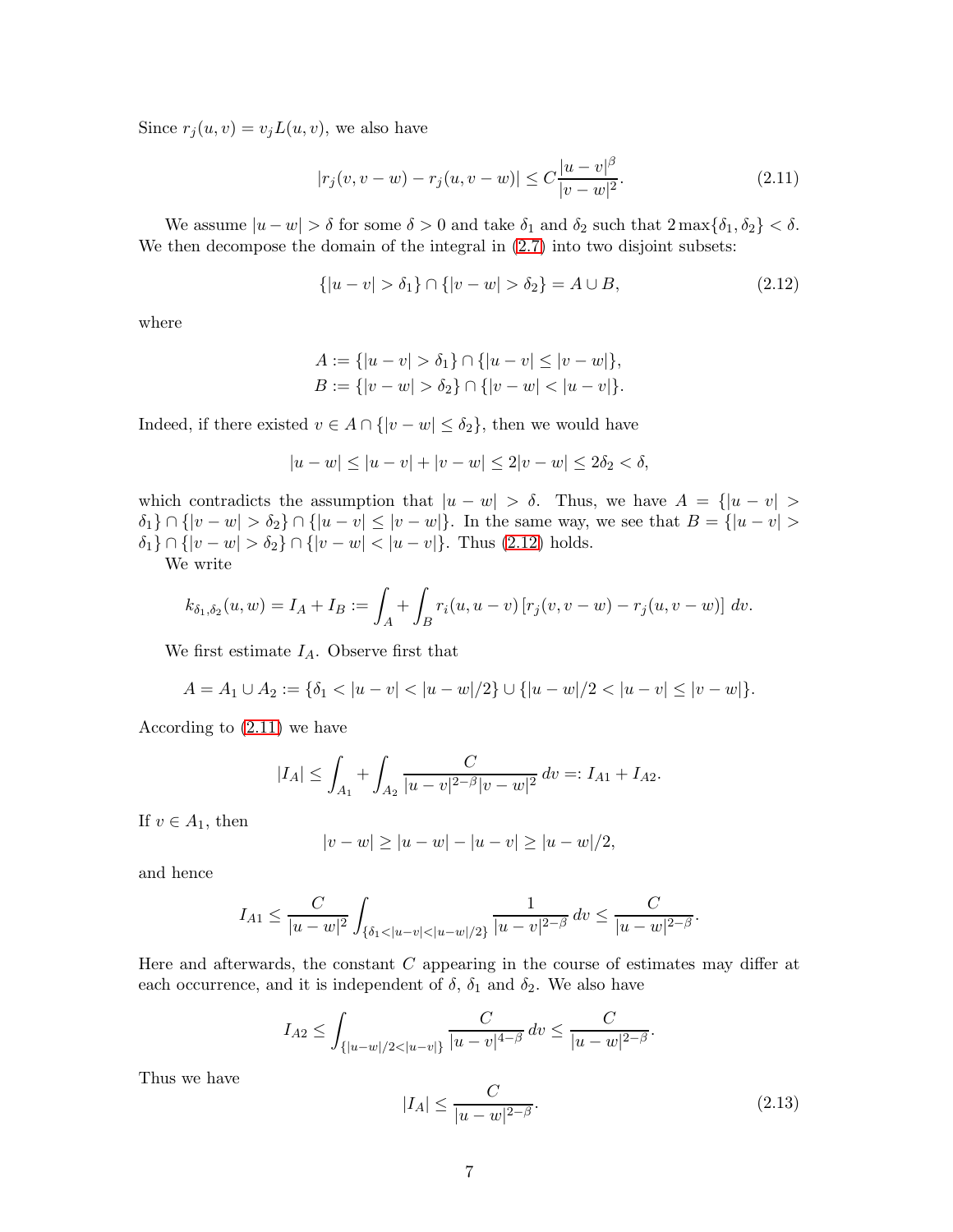We now deal with  $I_B$ . We decompose  $B$  as

$$
B = B_1 \cup B_2 := \{ \delta_2 < |v - w| \le |u - w|/2 \} \cup \{ |u - w|/2 < |v - w| < |u - v| \},
$$

and write  $\mathcal{I}_B$  as

$$
I_B = \int_{B_1} + \int_{B_2} r_i(u, u - v) [r_j(v, v - w) - r_j(u, v - w)] dv =: I_{B1} + I_{B2}.
$$

The integral  $\mathcal{I}_{B2}$  is easy to handle. Indeed, we have

<span id="page-7-1"></span>
$$
|I_{B2}| \leq \int_{\{|u-w|/2 < |v-w| < |u-v|\}} \frac{C}{|u-v|^{2-\beta}|v-w|^2} dv
$$
  
\n
$$
\leq \int_{\{|u-w|/2 < |v-w|\}} \frac{C}{|v-w|^{4-\beta}} dv \leq \frac{C}{|u-w|^{2-\beta}}.
$$
\n(2.14)

The rest of the proof is devoted to estimating  $I_{B1}$ . We first observe that

$$
\int_{B_1} r_i(u, u - w) [r_j(w, v - w) - r_j(u, v - w)] dv
$$
  
=  $r_i(u, u - w) \int_{B_1} [r_j(w, v - w) - r_j(u, v - w)] dv = 0.$ 

Thus  $I_{B1}$  can be written as

$$
I_{B1} = \int_{B_1} [r_i(u, u - v) [r_j(v, v - w) - r_j(u, v - w)] - r_i(u, u - w) [r_j(w, v - w) - r_j(u, v - w)]] dv.
$$

We then write the integrand as

$$
r_i(u, u - v) [r_j(v, v - w) - r_j(u, v - w)] - r_i(u, u - w) [r_j(w, v - w) - r_j(u, v - w)]
$$
  
=  $r_i(u, u - v) [r_j(v, v - w) - r_j(w, v - w)]$   
+  $(u_i - v_i) [L(u, u - v) - L(u, u - w)] [r_j(w, v - w) - r_j(u, v - w)]$   
+  $(v_i - w_i) L(u, u - v) [r_j(w, v - w) - r_j(u, v - w)].$ 

Thus we have

$$
I_{B1} = J_1 + J_2 + J_3,
$$

where  $J_k$  ( $k = 1, 2, 3$ ) corresponds to the decomposition of the integral kernel above. We have for  $J_1$  that

$$
|J_1| \le \int_{B_1} |r_i(u, u - v)| |r_j(v, v - w) - r_j(w, v - w)| dv
$$
  

$$
\le \int_{B_1} \frac{C}{|u - v|^2 |v - w|^{2 - \beta}} dv.
$$

Note that if  $v\in B_1,$  then

<span id="page-7-0"></span>
$$
|u - v| \ge |u - w|/2. \tag{2.15}
$$

Thus we have

$$
|J_1| \le \frac{C}{|u - w|^2} \int_{B_1} \frac{1}{|v - w|^{2-\beta}} dv \le \frac{C}{|u - w|^{2-\beta}}.
$$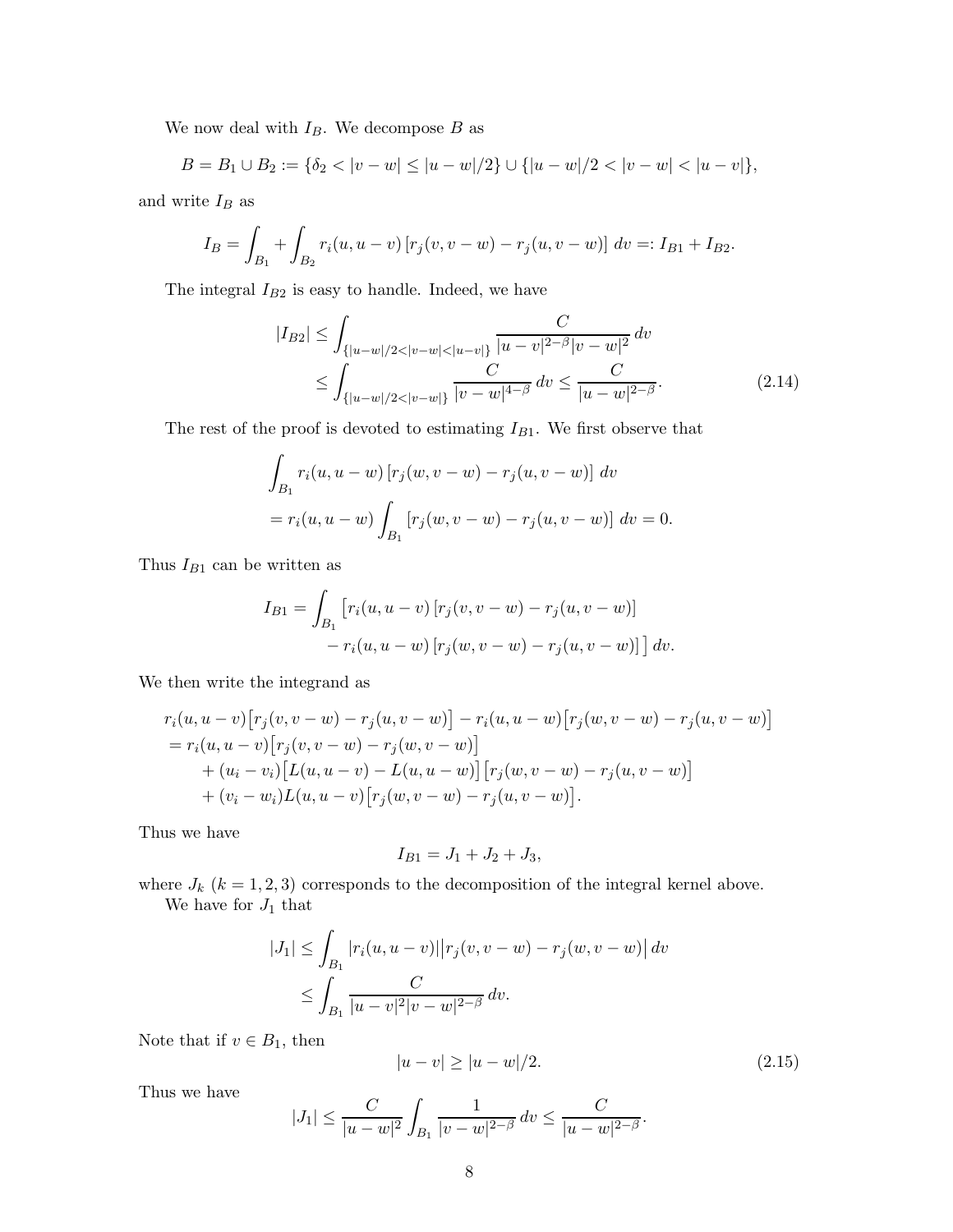To estimate  $J_2$ , we observe in the same way as  $(2.9)$  that

$$
|L(u, u - v) - L(u, u - w)|
$$
  
\n
$$
\leq | \langle u - v, G(u)(u - v) \rangle^{3/4} - \langle u - w, G(u)(u - w) \rangle^{3/4} |
$$
  
\n
$$
\times L(u, u - v)^{1/2} L(u, u - w)^{1/2} \left( L(u, u - v)^{1/2} + L(u, u - w)^{1/2} \right).
$$

One can see that

$$
\left| \langle u - v, G(u)(u - v) \rangle^{3/4} - \langle u - w, G(u)(u - w) \rangle^{3/4} \right|
$$
  
\n
$$
\leq |\langle u - v, G(u)(u - v) \rangle - \langle u - w, G(u)(u - w) \rangle|^{3/4}
$$
  
\n
$$
\leq |\langle w - v, G(u)(u - v) \rangle + \langle u - w, G(u)(w - v) \rangle|^{3/4}
$$
  
\n
$$
\leq C|v - w|^{3/4} \left( |u - v|^{3/4} + |u - w|^{3/4} \right).
$$

It then follows that for  $v \in B_1$ ,

$$
|L(u, u - v) - L(u, u - w)|
$$
  
\n
$$
\leq C|v - w|^{3/4} (|u - v|^{3/4} + |u - w|^{3/4})
$$
  
\n
$$
\times |u - v|^{-3/2} |u - w|^{-3/2} (|u - v|^{-3/2} + |u - w|^{-3/2})
$$
  
\n
$$
\leq C|v - w|^{3/4} (|u - v|^{-3/4} |u - w|^{-3/2} + |u - v|^{-3/2} |u - w|^{-3/4})
$$
  
\n
$$
\times (|u - v|^{-3/2} + |u - w|^{-3/2})
$$
  
\n
$$
\leq C|v - w|^{3/4} |u - w|^{-15/4},
$$

where the last inequality follows from [\(2.15\)](#page-7-0). Then [\(2.11\)](#page-6-1) and the relation  $|u-v| < |v-w|$ yield that

$$
|J_2| \le \frac{C}{|u - w|^{15/4 - \beta}} \int_{B_1} \frac{1}{|v - w|^{1/4}} dv \le \frac{C}{|u - w|^{2 - \beta}}.
$$

Similarly, one can show that

$$
|J_3| \le \frac{C}{|u - w|^{3-\beta}} \int_{B_1} \frac{1}{|v - w|} dv \le \frac{C}{|u - w|^{2-\beta}}.
$$

Thus we infer that

<span id="page-8-0"></span>
$$
|I_{B1}| \le \frac{C}{|u - w|^{2 - \beta}}.\tag{2.16}
$$

From [\(2.13\)](#page-6-2), [\(2.14\)](#page-7-1) and [\(2.16\)](#page-8-0), we have

$$
\lim_{\delta_1, \delta_2 \downarrow 0} |k_{\delta_1, \delta_2}(u, w)| \le \frac{C}{|u - w|^{2 - \beta}}
$$

for  $|u - w| > \delta$ , and since  $\delta > 0$  is arbitrary, this completes the proof.

 $\Box$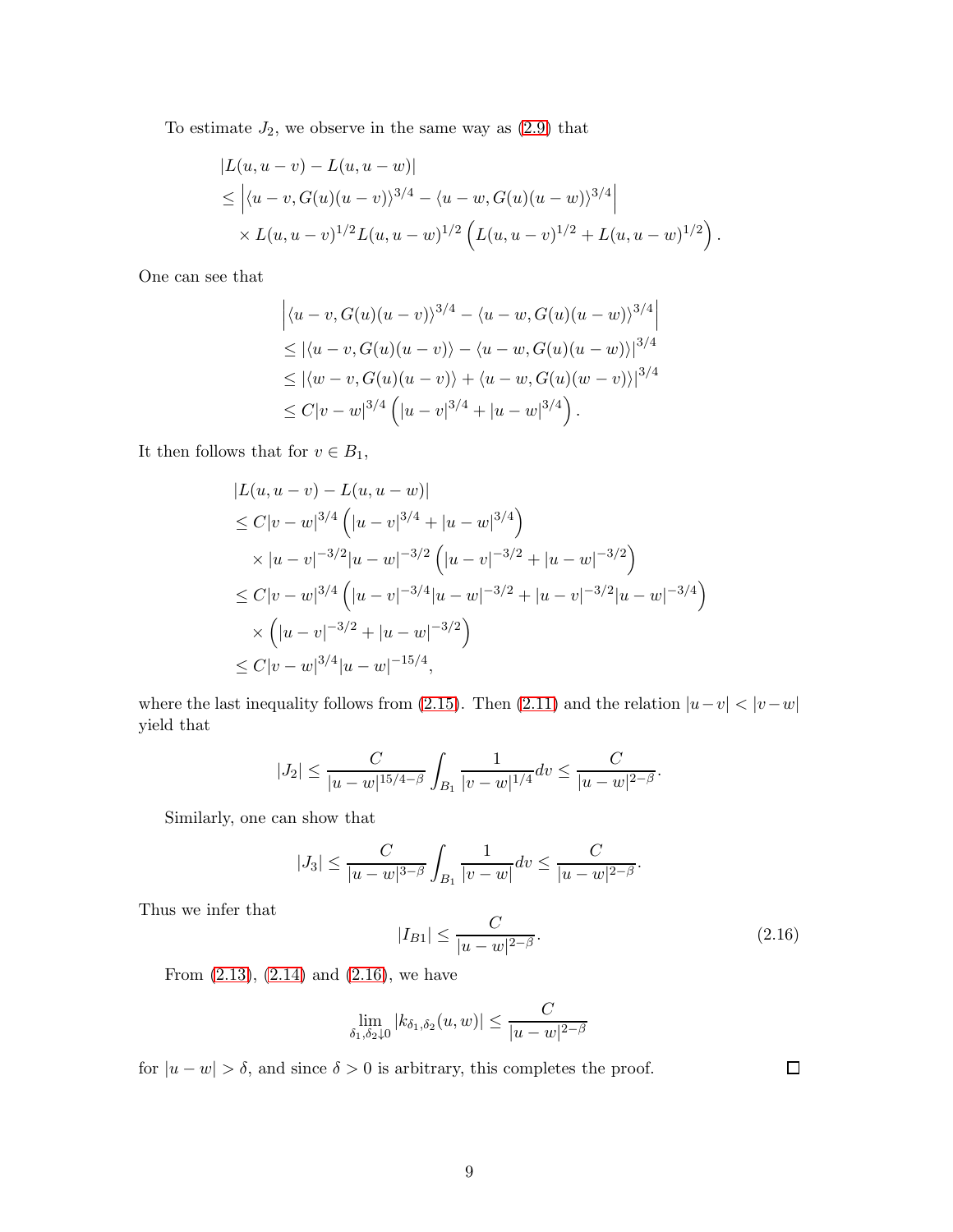### <span id="page-9-0"></span>3 Polynomial compactness of the eNP operator

It is shown in [\[2\]](#page-13-0) that the eNP operator can expressed in terms of surface Riesz transforms. In this section we review it and prove Theorem [1.2](#page-1-3) using Theorem [1.1.](#page-1-2)

Let  $\Omega$  be a bounded domain in  $\mathbb{R}^3$  whose boundary  $\partial\Omega$  is  $C^{1,\alpha}$ -smooth for some  $\alpha > 0$ . Let  $(\lambda, \mu)$  be the Lamé parameters for  $\Omega$  satisfying the strong convexity condition:  $\mu > 0$ and  $3\lambda + 2\mu > 0$ . The isotropic elasticity tensor  $\mathbb{C} = (C_{ijkl})_{i,j,k,l=1}^3$  and the corresponding Lamé system  $\mathcal{L}_{\lambda,\mu}$  are defined by

$$
C_{ijkl} := \lambda \, \delta_{ij} \delta_{kl} + \mu \left( \delta_{ik} \delta_{jl} + \delta_{il} \delta_{jk} \right)
$$

and

$$
\mathcal{L}_{\lambda,\mu}u := \nabla \cdot \mathbb{C}\widehat{\nabla}u = \mu \Delta u + (\lambda + \mu)\nabla \nabla \cdot u,
$$

where  $\hat{\nabla}$  denotes the symmetric gradient, namely,

$$
\widehat{\nabla} u := \frac{1}{2} \left( \nabla u + \nabla u^T \right) \quad (T \text{ for transpose}).
$$

The corresponding conormal derivative on  $\partial\Omega$  is defined to be

$$
\partial_{\nu} u := (\mathbb{C}\widehat{\nabla} u)n = \lambda(\nabla \cdot u)n + 2\mu(\widehat{\nabla} u)n \text{ on } \partial \Omega,
$$

where *n* is the outward unit normal to  $\partial\Omega$ .

Let  $\Gamma(x) = (\Gamma_{ij}(x))_{i,j=1}^3$  be the Kelvin matrix of the fundamental solution to the Lamé operator  $\mathcal{L}_{\lambda,\mu}$ , namely,

$$
\Gamma_{ij}(x) = -\frac{\alpha_1}{4\pi} \frac{\delta_{ij}}{|x|} - \frac{\alpha_2}{4\pi} \frac{x_i x_j}{|x|^3}, \quad x \neq 0,
$$

where

$$
\alpha_1 = \frac{1}{2} \left( \frac{1}{\mu} + \frac{1}{2\mu + \lambda} \right) \quad \text{and} \quad \alpha_2 = \frac{1}{2} \left( \frac{1}{\mu} - \frac{1}{2\mu + \lambda} \right).
$$

The eNP operator is defined by

$$
\mathbf{K}[f](x) := \text{p.v.} \int_{\partial\Omega} \partial_{\nu_x} \mathbf{\Gamma}(x - y) f(y) d\sigma(y) \quad \text{a.e. } x \in \partial\Omega.
$$

Here, the conormal derivative  $\partial_{\nu_x}\mathbf{\Gamma}(x-y)$  of the Kelvin matrix with respect to x-variables is defined by

$$
\partial_{\nu_x} \mathbf{\Gamma}(x - y) b = \partial_{\nu_x} (\mathbf{\Gamma}(x - y) b)
$$

for any constant vector  $b$  (see [\[9\]](#page-13-14)).

Let

$$
\mathbf{K}_1(x,y) = \frac{n_x(x-y)^T - (x-y)n_x^T}{2\pi|x-y|^3},
$$

where  $n_x$  is the outward unit normal at  $x$ , and let

$$
\mathbf{T}[f](x) := \text{p.v.} \int_{\partial\Omega} \mathbf{K}_1(x, y) f(y) \, d\sigma(y), \quad x \in \partial\Omega.
$$

It is proved in [\[1,](#page-13-8) [2\]](#page-13-0) that

<span id="page-9-1"></span>
$$
\mathbf{K} \equiv k_0 \mathbf{T}.\tag{3.1}
$$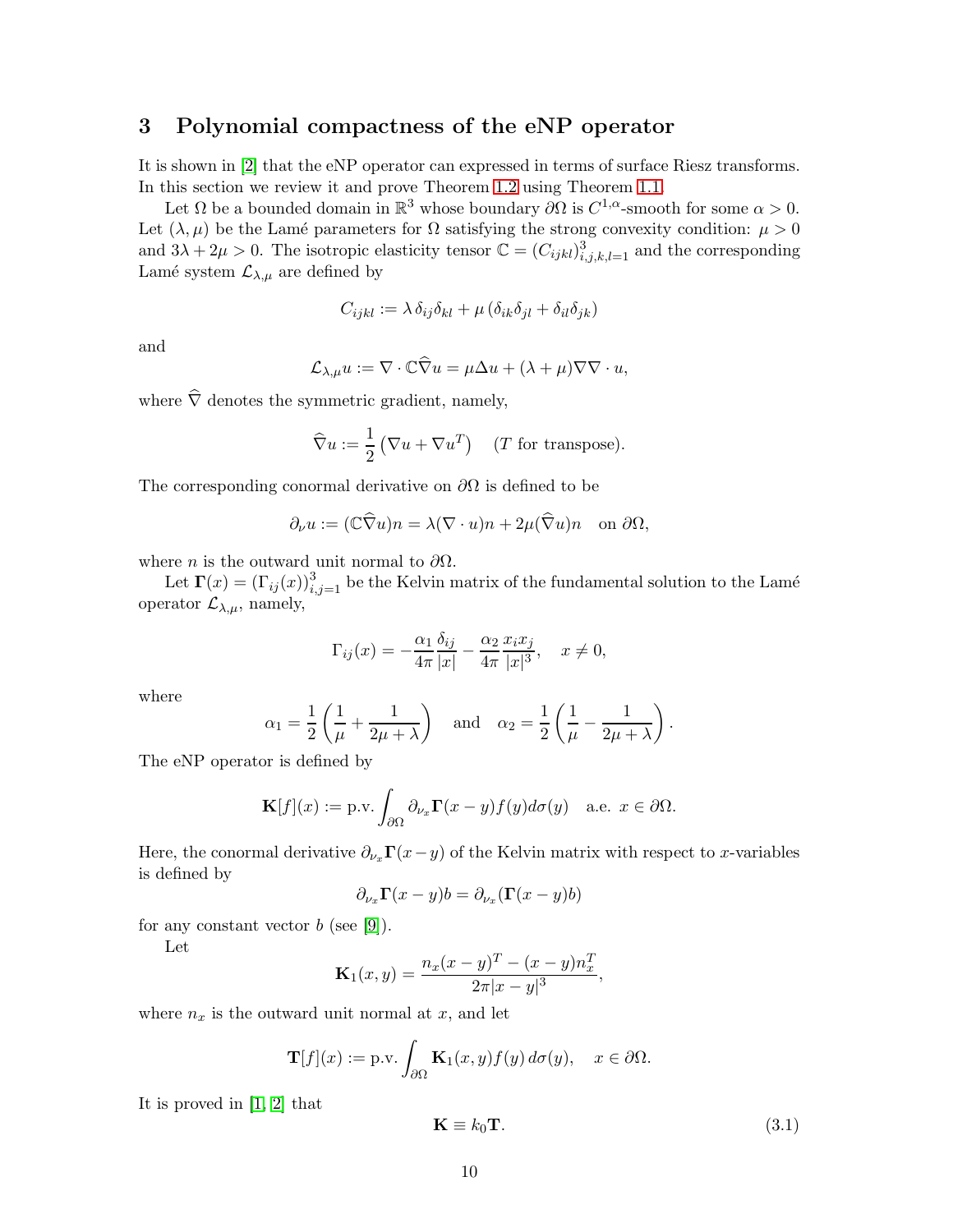Here [\(3.1\)](#page-9-1) means that the difference  $\mathbf{K} - k_0 \mathbf{T}$  is compact on  $H^{-1/2} (\partial \Omega)^3$ . We emphasize that **T** is a singular integral operator and bounded on  $H^{-1/2}(\partial\Omega)^3$  as well as on  $L^2(\partial\Omega)^3$  $(see [4]).$  $(see [4]).$  $(see [4]).$ 

Denoting  $n_x = (n_1(x), n_2(x), n_3(x))^T$ , we have

$$
\mathbf{K}_1(x,y) = \frac{1}{2\pi|x-y|^3} \begin{bmatrix} 0 & K_{12}(x,y) & K_{13}(x,y) \\ -K_{12}(x,y) & 0 & K_{23}(x,y) \\ -K_{13}(x,y) & -K_{23}(x,y) & 0 \end{bmatrix},
$$

where

$$
K_{12}(x, y) = n_1(x)(x_2 - y_2) - n_2(x)(x_1 - y_1),
$$
  
\n
$$
K_{13}(x, y) = n_1(x)(x_3 - y_3) - n_3(x)(x_1 - y_1),
$$
  
\n
$$
K_{23}(x, y) = n_2(x)(x_3 - y_3) - n_3(x)(x_2 - y_2).
$$

Let

$$
T_{ij}[f](x) := \text{p.v.} \int_{\partial\Omega} \frac{K_{ij}(x,y)}{2\pi |x-y|^3} f(y) d\sigma(y),
$$

so that

$$
\mathbf{T} = \begin{bmatrix} 0 & T_{12} & T_{13} \\ -T_{12} & 0 & T_{23} \\ -T_{13} & -T_{23} & 0 \end{bmatrix}.
$$

Let U be a coordinate chart in  $\partial\Omega$  so that there is an open set D in  $\mathbb{R}^2$  and a parametrization  $\Phi: D \to U$ , namely,

$$
x = \Phi(u) = (\varphi_1(u), \varphi_2(u), \varphi_3(u)), \quad x \in U, \ u \in D.
$$

Then the metric tensor of the surface, denoted by  $G(u) = (g_{ij}(u))_{i,j=1}^2$ , is given by

$$
dx_1^2 + dx_2^2 + dx_3^2 = g_{11}du_1^2 + 2g_{12}du_1du_2 + g_{22}du_2^2,
$$

where

<span id="page-10-0"></span>
$$
g_{11} = |\partial_1 \Phi|^2
$$
,  $g_{12} = g_{21} = \partial_1 \Phi \cdot \partial_2 \Phi$ ,  $g_{22} = |\partial_2 \Phi|^2$ . (3.2)

Here and afterwards,  $\partial_j$  denotes the j-th partial derivative. In short, we have

<span id="page-10-1"></span>
$$
G(u) = D\Phi(u)^T D\Phi(u), \qquad (3.3)
$$

where  $D\Phi$  is the  $3 \times 2$  Jacobian matrix of  $\Phi$ . We then extend  $G(u)$  to  $\mathbb{R}^2$  in such a way that  $G(u) = I$  for u outside a compact set. With this metric tensor, the surface Riesz transform is defined by [\(1.2\)](#page-0-1).

Choose open sets  $U_j$   $(j = 1, 2)$  in  $\partial\Omega$  so that  $\overline{U_1} \subset U_2$  and  $\overline{U_2} \subset U$ . Let  $\chi_j$   $(j = 1, 2)$ be  $C^{1,\alpha}$ -smooth functions such that  $\chi_1 = 1$  in  $U_1$ ,  $supp(\chi_1) \subset U_2$ ,  $\chi_2 = 1$  in  $U_2$ , and  $\text{supp}(\chi_2) \subset U$ . We denote by  $M_j$  the multiplication operator by  $\chi_j$ , i.e.,

$$
M_j[f](x) = \chi_j(x)f(x),
$$

and by  $\widetilde{M}_j$  the multiplication operator by  $\chi_j(\Phi(u))$  for  $j = 1, 2$ . Let  $\Phi^*$  be a pull back operator, namely,

$$
\Phi^*[f](u) := f(\Phi(u))|\partial_1 \Phi \times \partial_2 \Phi(u)|.
$$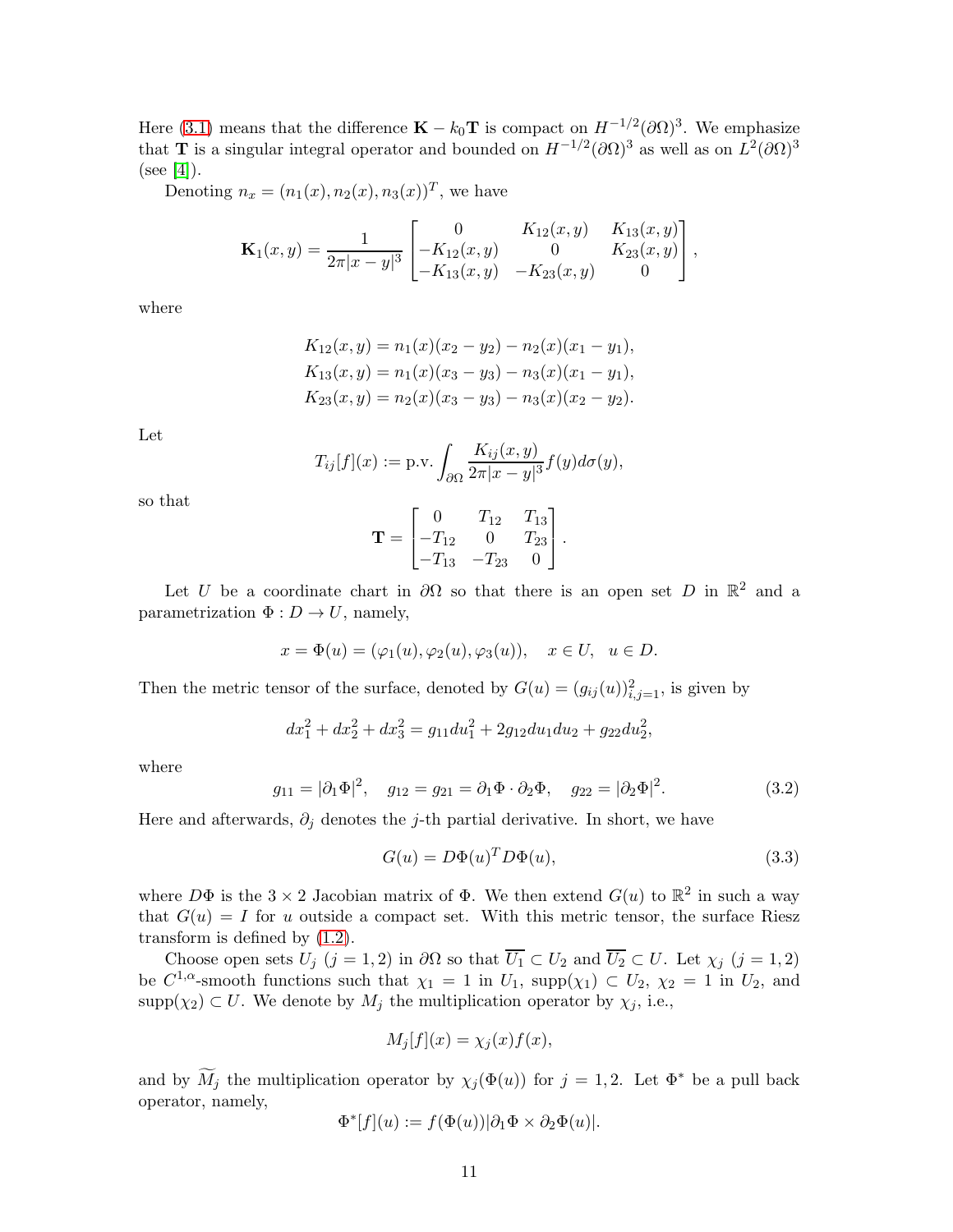For ease of notation, we set

<span id="page-11-4"></span>
$$
m_{11} := (g_{11}\partial_2\varphi_3 - g_{12}\partial_1\varphi_3),
$$
\n(3.4)

$$
m_{12} := (g_{21}\partial_2\varphi_3 - g_{22}\partial_1\varphi_3),\tag{3.5}
$$

$$
m_{21} := -(g_{11}\partial_2\varphi_2 - g_{12}\partial_1\varphi_2),\tag{3.6}
$$

$$
m_{22} := -(g_{21}\partial_2\varphi_2 - g_{22}\partial_1\varphi_2), \tag{3.7}
$$

<span id="page-11-5"></span>
$$
m_{31} := (g_{11}\partial_2\varphi_1 - g_{12}\partial_1\varphi_1), \tag{3.8}
$$

$$
m_{32} := (g_{21}\partial_2\varphi_1 - g_{22}\partial_1\varphi_1), \tag{3.9}
$$

and denote by  $M_{ij}$  the multiplication operator by  $m_{ij}$ . We emphasize that  $m_{ij}$  are  $C^{\alpha}$ . Let

$$
X_{12} := \widetilde{M}_2(M_{11}R_1^g + M_{12}R_2^g)\widetilde{M}_1,
$$
  
\n
$$
X_{13} := \widetilde{M}_2(M_{21}R_1^g + M_{22}R_2^g)\widetilde{M}_1,
$$
  
\n
$$
X_{23} := \widetilde{M}_2(M_{31}R_1^g + M_{32}R_2^g)\widetilde{M}_1,
$$

and let

$$
\mathbf{R} := \begin{bmatrix} 0 & X_{12} & X_{13} \\ -X_{12} & 0 & X_{23} \\ -X_{13} & -X_{23} & 0 \end{bmatrix}.
$$

Then it is proved in [\[2\]](#page-13-0) that the following relation holds:

$$
\Phi^* M_2 \mathbf{T} M_1 \equiv \mathbf{R} \Phi^*.
$$

Note that the crux of the matter in Theorem [1.2](#page-1-3) is that

<span id="page-11-0"></span>
$$
p_3(\mathbf{K}) = \mathbf{K}(\mathbf{K}^2 - k_0^2 \mathbf{I}) \equiv 0.
$$
 (3.10)

In view of [\(3.1\)](#page-9-1) this fact follows once we have

$$
\mathbf{T}^3 - \mathbf{T} \equiv 0,
$$

which in turn follows from the following proposition:

#### <span id="page-11-2"></span>Proposition 3.1. *It holds that*

<span id="page-11-1"></span>
$$
\mathbf{R}^3 - \widetilde{M}_1 \mathbf{R} \equiv 0. \tag{3.11}
$$

We refer to  $[2, \text{Section 5}]$  for detailed argument to prove  $(3.10)$  from  $(3.11)$ . We now briefly show how Proposition [3.1](#page-11-2) is proved using Theorem [1.1.](#page-1-2)

Proof of Proposition [3.1](#page-11-2). We first see that the following commutator relations hold:

<span id="page-11-3"></span>
$$
\widetilde{M}_1 M_{ij} R_k^g \equiv R_k^g \widetilde{M}_1 M_{ij}.
$$
\n(3.12)

Indeed, we have

$$
R_k^g \widetilde{M}_1 M_{ij}[f](u) - \widetilde{M}_1 M_{ij} R_k^g[f](u)
$$
  
= 
$$
\frac{1}{2\pi} \int_{\mathbb{R}^2} r_k(u, u - v)(\chi_1(v) m_{ij}(v) - \chi_1(u) m_{ij}(u)) f(v) dv,
$$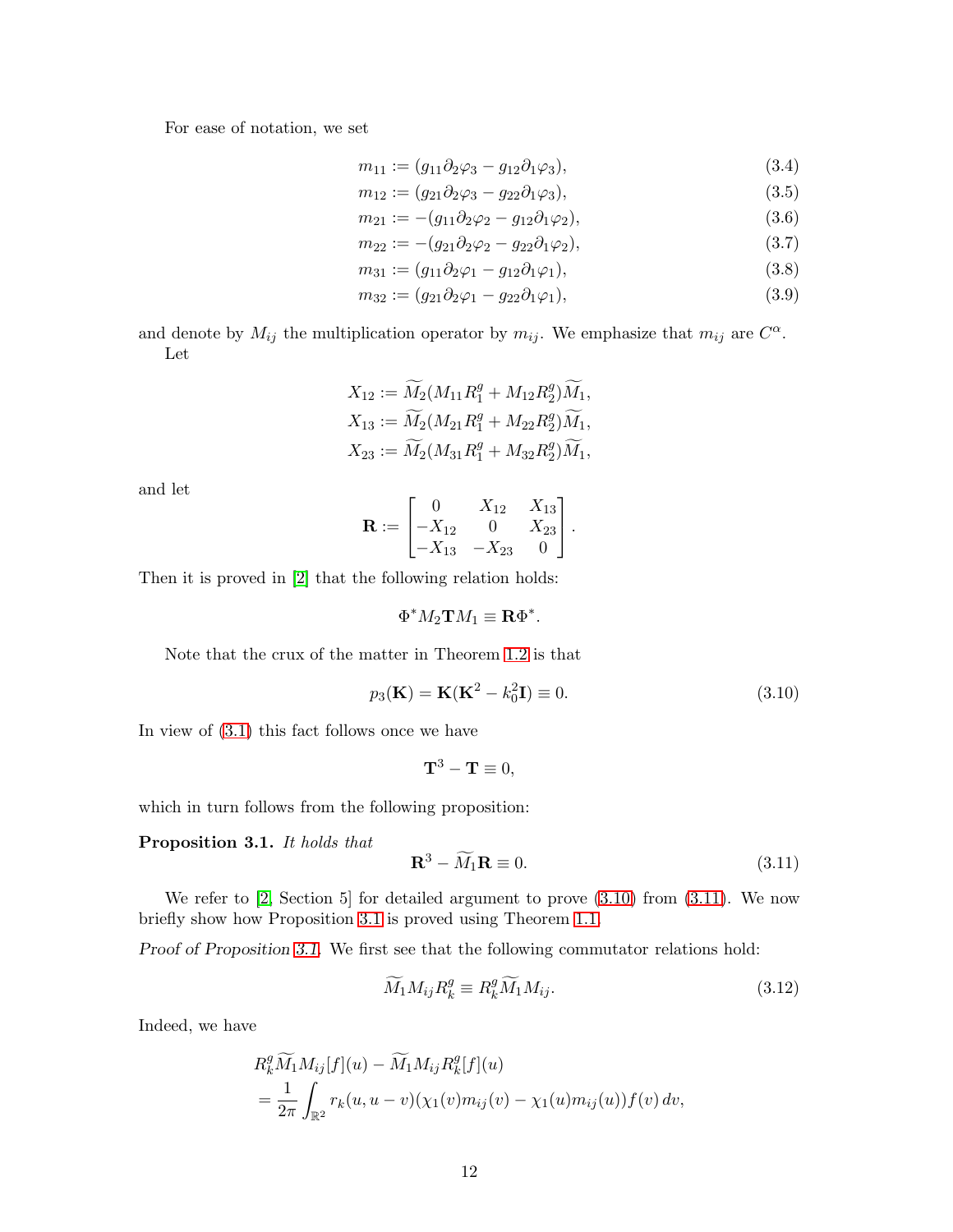where  $r_k(u, u - v)$  is defined by [\(2.1\)](#page-2-1). Since  $m_{ij}$  is  $C^{\alpha}$ , we have

$$
|r_k(u, u - v)(\chi_1(v)m_{ij}(v) - \chi_1(u)m_{ij}(u))| \le C|u - v|^{-2+\alpha}
$$

for some constant C. So [\(3.12\)](#page-11-3) follows, that is,  $\widetilde{M}_1 M_{ij} R_k^g - R_k^g \widetilde{M}_1 M_{ij}$  is compact.

We then show that

<span id="page-12-0"></span>
$$
X_{12}X_{13} \equiv X_{13}X_{12}, \quad X_{12}X_{23} \equiv X_{23}X_{12}, \quad X_{13}X_{23} \equiv X_{23}X_{13}.\tag{3.13}
$$

In fact, we have

$$
X_{12}X_{13} - X_{12}X_{13} = \widetilde{M}_2(M_{11}R_1^g + M_{12}R_2^g)\widetilde{M}_1(M_{21}R_1^g + M_{22}R_2^g)\widetilde{M}_1 - \widetilde{M}_2(M_{21}R_1^g + M_{22}R_2^g)\widetilde{M}_1(M_{11}R_1^g + M_{12}R_2^g)\widetilde{M}_1.
$$

Here, we used the obvious identity:  $\chi_1 \chi_2 = \chi_1$ . We then obtain using [\(3.12\)](#page-11-3) that

$$
X_{12}X_{13} - X_{12}X_{13} \equiv (M_{12}M_{21} - M_{11}M_{22})\widetilde{M}_1 (R_2^g R_1^g - R_1^g R_2^g)\widetilde{M}_1.
$$

But, [\(1.3\)](#page-1-0) implies that  $\widetilde{M}_1(R_2^gR_1^g - R_1^gR_2^g)\widetilde{M}_1$  is compact. This proves the first identity in [\(3.13\)](#page-12-0). The other identities there can be proved in the same way.

Cayley-Hamilton theorem and [\(3.13\)](#page-12-0) yield that

<span id="page-12-1"></span>
$$
\mathbf{R}^3 + (X_{12}^2 + X_{13}^2 + X_{23}^2)\mathbf{R} \equiv 0. \tag{3.14}
$$

One can show as before that

$$
\begin{split} X_{12}^2 &= (\widetilde{M}_2 M_{11} R_1^g \widetilde{M}_1 + \widetilde{M}_2 M_{12} R_2^g \widetilde{M}_1)^2 \\ &\equiv \widetilde{M}_1 (M_{11}^2 (R_1^g)^2 + 2M_{11} M_{12} R_1^g R_2^g + M_{12}^2 (R_2^g)^2) \widetilde{M}_1, \end{split}
$$

likewise,

$$
X_{13}^2 \equiv \widetilde{M}_1 (M_{21}^2 (R_1^g)^2 + 2M_{21} M_{22} R_1^g R_2^g + M_{22}^2 (R_2^g)^2) \widetilde{M}_1,
$$

and

$$
X_{23}^2 \equiv \widetilde{M}_1 (M_{31}^2 (R_1^g)^2 + 2M_{31} M_{32} R_1^g R_2^g + M_{32}^2 (R_2^g)^2) \widetilde{M}_1.
$$

Thus, we have

$$
X_{12}^2 + X_{13}^2 + X_{23}^2
$$
  
=  $\widetilde{M}_1 \left[ \left( \sum_{i=1}^3 M_{i1}^2 \right) (R_1^g)^2 + 2 \left( \sum_{i=1}^3 M_{i1} M_{i2} \right) R_1^g R_2^g + \left( \sum_{i=1}^3 M_{i2}^2 \right) (R_2^g)^2 \right] \widetilde{M}_1.$ 

Then using the formulas  $(3.4)-(3.9)$  $(3.4)-(3.9)$  for  $m_{ij}$  one can show that

$$
\begin{split} X_{12}^2+X_{13}^2+X_{23}^2 &\equiv \widetilde{M}_1 \big[(g_{22}g_{11}^2-2g_{11}g_{12}^2+g_{11}g_{12}^2)(R_1^g)^2\\ &\quad+2(g_{22}g_{11}g_{21}-g_{11}g_{12}g_{22}-g_{21}^3+g_{11}g_{12}g_{22})R_1^gR_2^g\\ &\quad+(g_{22}g_{21}^2-2g_{21}^2g_{22}+g_{21}g_{22}^2)(R_2^g)^2\big]\widetilde{M}_1\\ &\quad=\widetilde{M}_1\det(G)(g_{11}(R_1^g)^2+2g_{12}R_1^gR_2^g+g_{22}(R_2^g)^2)\widetilde{M}_1. \end{split}
$$

It then follows from [\(1.4\)](#page-1-1) that

$$
X_{12}^2 + X_{13}^2 + X_{23}^2 \equiv -\widetilde{M}_1.
$$

Now  $(3.11)$  follows from  $(3.14)$ . This completes the proof.

 $\Box$